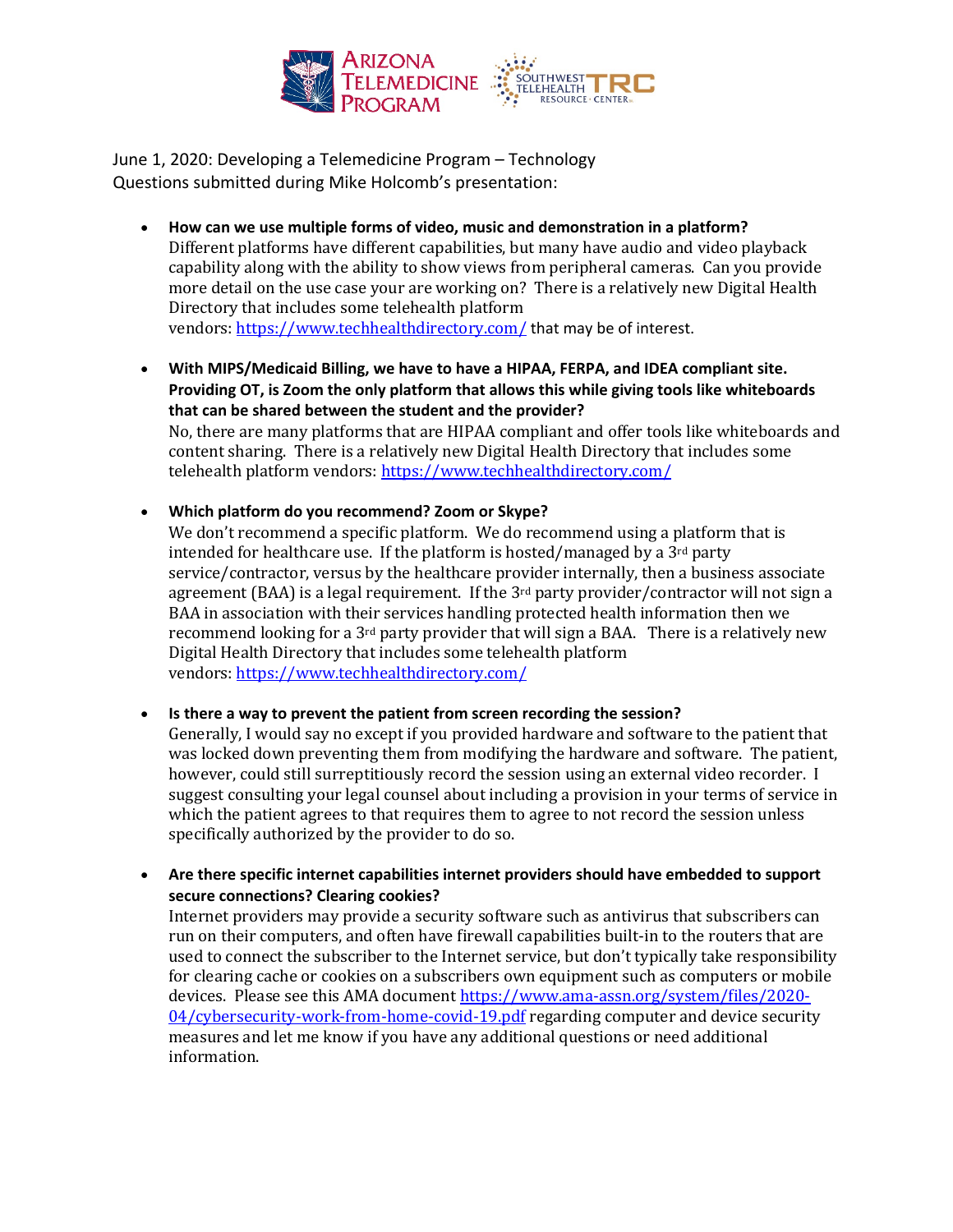• **Is there a concern for having providers use personal devices to provide telemed services if the API is secure?**

Each organization should have a policy regarding the use of personal devices that takes into account the risks of personal device use and prescribes when a personal device may be used, including a list of approved devices, and for what purposes those may be used and in what contexts. Generally speaking all devices and software applications that they run have some vulnerabilities. Devices that are centrally managed by the organization can, if managed pro-actively with security updates and application patching, generally provide a much more secure endpoint for providers to use to conduct telehealth visits.

• **In a country where HIPPA compliance is not mandatory, should we still strive to get tech services that are HIPPA?**

HIPAA is good business practice in that its goal is to keep patient information accessible to only those that need it for the provision of patient care, and to the patient and to people that the patient designates as authorized to have access. In a country that doesn't require HIPAA, it is likely the there are some other laws regarding patient privacy that need to be observed by healthcare providers. Please seek legal counsel in your country for specific advice on laws that your healthcare provider organization needs to comply with.

## • **How to prevent your session from being hacked?**

Use a platform intended for healthcare use, with a business associate agreement (required when  $3<sup>rd</sup>$  party provider has access to protected health information) if needed, that incorporates security measures such as password protection for sessions, encrypted communications, virtual waiting rooms (people connect to the waiting room and then are admitted to the session by the provider/host vs joining the session directly). In addition use devices that are not end-of-life (meaning no longer receiving security and other patches), that are fully patched with all available security updates, are not running untrusted applications, are running antivirus/antimalware software, are maintained and monitored by qualified IT personnel etc.

• **In types of assessments is it possible to gather data such as analyzing movement quality of movement or videos of movement?**

I don't understand the question in relation to securing telemedicine communications. Please feel free to contact me to discuss. 

• **I work as a telehealth facilitator w/in an assisted living facility. The facility has a good firewall, but should I have an extra layer of security?**

Yes, workstations / devices and software should be kept up to date with all the latest security patches and should run anti-virus/antimalware software to prevent malicious code from infecting them such as if someone accidentally clicks on a phishing email link. Utilize platforms that are intended for healthcare use and that incorporate security features that you can utilize to secure your communications.

• **What is the best practice in acquiring remote signatures on documents and having them return to the EHR database?**

This could be accomplished by working with the EHR vendor to either have them add this capability directly to their EHR implementation or to work with the EHR vendor and a 3rd party e-signature service to develop a workflow that utilizes the 3rd party e-signature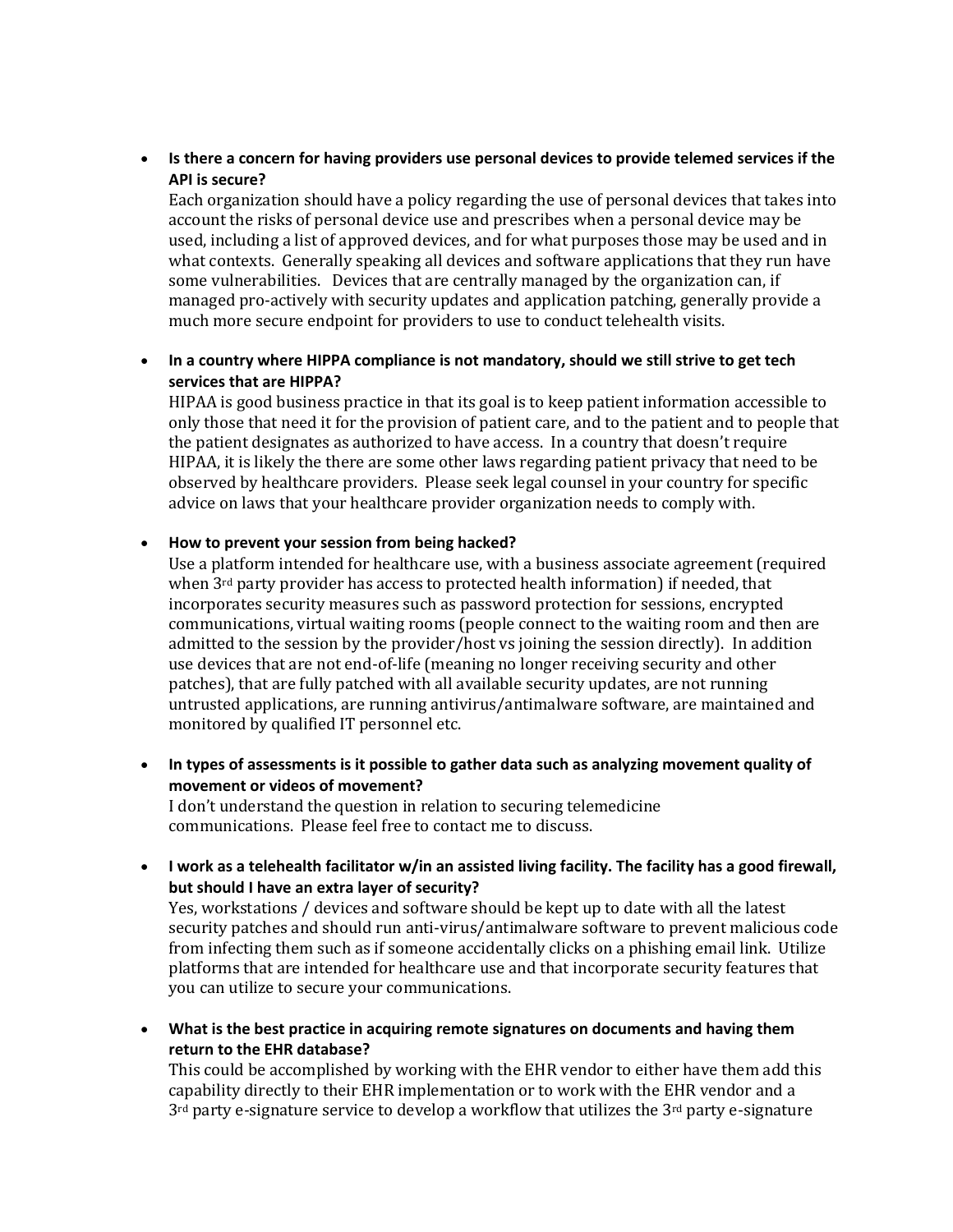service and routes signed documents back to the appropriate record in the EHR, with appropriate business associate agreements in place.

## • **Saving recorded visit within the EMR**

You'll need an EMR that facilities this storage capability. If this is not handled directly within the EHR, you would need to work with the EHR vendor and any 3<sup>rd</sup> parties involve in recording and storing the video of the visit to develop a workflow to capture the recording of the visit and then link or transfer the video to the EHR properly associated with the correct patient record. All of this incorporating any required business associate agreements and security measures to make sure that only authorized individuals can access the recordings and that they remain secure over time.

## • **What if patient has others in the home, such as children**

The healthcare provider should work with the patient to try to find an environment appropriate for the telehealth visit, or at least provide some suggestions about how to handle this situation. How would the patient handle the care of others if they were seeing the healthcare provider in person? Please see item 7 at this website: https://www.hhs.gov/sites/default/files/telehealth-faqs-508.pdf

• **What is our responsibility when patients do not place themselves in a secure/private area?**

The healthcare provider should work with the patient to try to find an environment appropriate for the telehealth visit, or at least provide some suggestions about how to handle this situation. Can the patient use a headset and lower their voice, or move to a more private area? Please see item 7 at this

website: https://www.hhs.gov/sites/default/files/telehealth-faqs-508.pdf

• **When is a HIPAA business associate agreement required and what is it?** Business associate agreements (BAA) https://www.hhs.gov/hipaa/forprofessionals/privacy/guidance/business-associates/index.html are a primary key to HIPAA compliance when hiring a 3<sup>rd</sup> party service that will be permitted to access a patient's protected health information (PHI) https://www.hhs.gov/hipaa/for-professionals/privacy/specialtopics/de-identification/index.html#protected If the  $3^{rd}$  party is not willing to sign a BAA  $\frac{https://www.hhs.gov/hipaa/for-1}{https://www.hhs.gov/hipaa/for-1}$ professionals/covered-entities/sample-business-associate-agreementprovisions/index.html then look for another 3<sup>rd</sup> party provider that will. A BAA agreement is legally required if a healthcare provider (covered entity) allows a  $3<sup>rd</sup>$  party business access to electronic protected health information about the health providers patients. Other important aspects to consider in terms of HIPAA compliance include the technical, administrative and physical safeguards utilized to protect and secure any patient protected health information that

the 3<sup>rd</sup> party has access to.

• **What part of the environment has to be compliant?** (https://hipaaqsportal.hhs.gov/a/dtd/What-part-of-the-environment-has-to-becompliant/122279-36899)